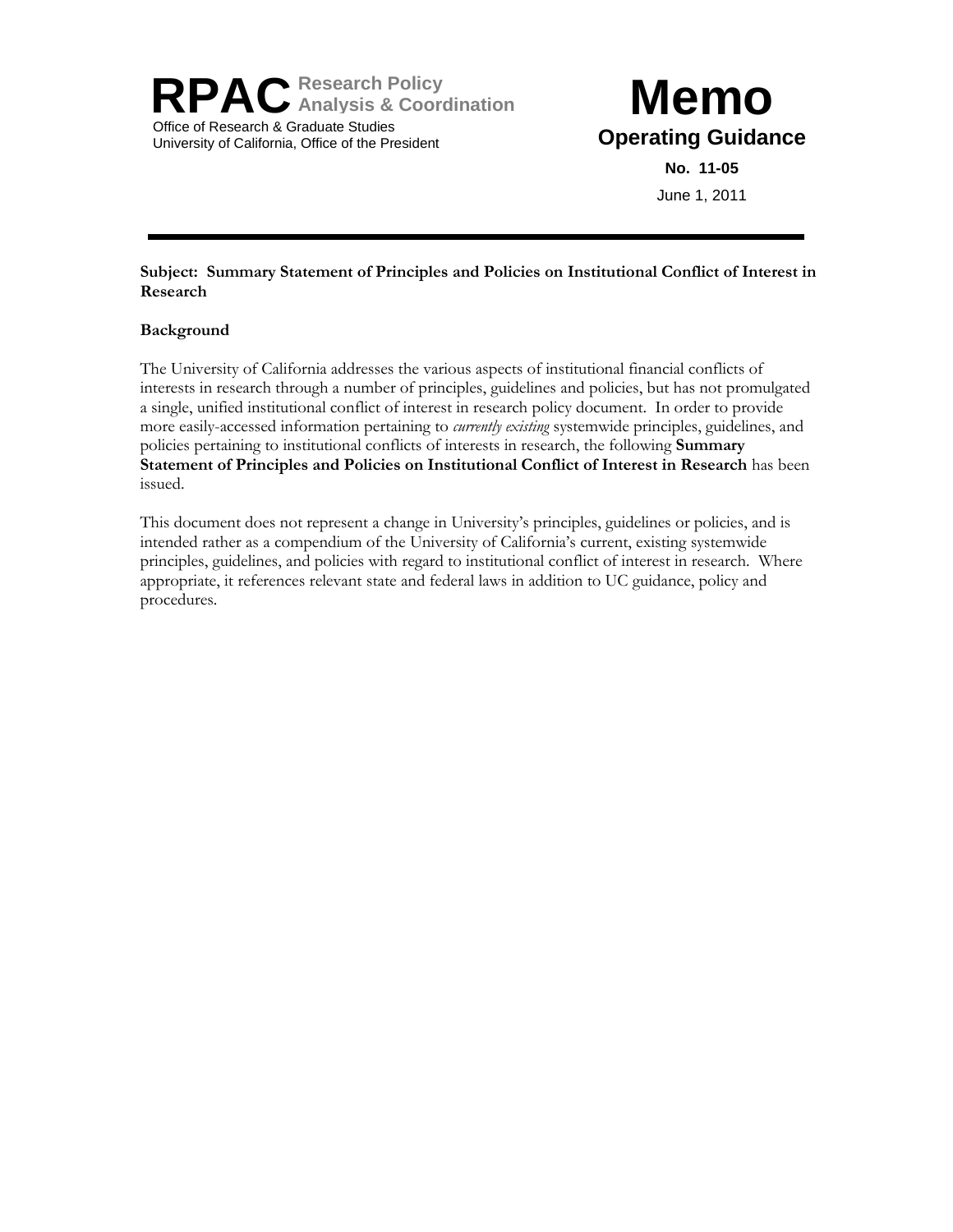## **SUMMARY STATEMENT OF PRINCIPLES AND POLICIES ON INSTITUTIONAL CONFLICT OF INTEREST IN RESEARCH**

- **1. Introduction**
- **2. Definition of Institutional Conflict of Interest in Research**
- **3. Principles**
- **4. The University of California as a Public Institution**
- **5. Policies and Other Measures re Institutional Conflict of Interest**

## **1. Introduction**

This document sets forth the University of California's principles, policies and measures with regard to institutional conflict of interest in research.

Financial relationships between research universities and private entities that support research have grown increasingly complex. The benefits of these partnerships to the conduct of research and to society at large are significant. They have led to a rapid transformation of university research into marketable products and technologies for the benefit of society, and to the launching of new industries to pursue the development of university inventions. Nevertheless there is concern that such relationships could affect institutional decisions at the cost of research integrity. This policy addresses these concerns and states the principles of academic integrity and openness of inquiry to which the University of California adheres.

The University of California's mission of teaching, research and public service must not be disrupted by the pressures of economic gain. The public's trust in the University of California's integrity and commitment to the pursuit of knowledge must not be undermined by improper influence of institutional commercial partnerships on research decisions.

#### **2. Definition of Institutional Conflict of Interest in Research**

An institutional conflict of interest in research may arise when a financial interest of the institution compromises or biases or appears to compromise or bias: 1) the design, conduct, or reporting of the research being funded; or 2) the design, conduct or reporting of other research being or to be conducted by the campus or by the University. A conflict may also arise when the resources of the campus or University are utilized for research in a way that is incongruent with the mission, obligations, or values of the institution and that is for financial gain.

# **3. Principles**

The University of California adheres to the following institutional values:

- a. **Public Trust** As a public institution, the University of California has a duty to disseminate knowledge for the public benefit and to maintain the public trust in the integrity of its efforts. Institutional decisions concerning financial matters should not undermine that trust.
- b. **Academic Mission** The educational and research activities of the University of California should be motivated primarily by a concern for the advancement of knowledge and the betterment of society, not by the pursuit of financial reward.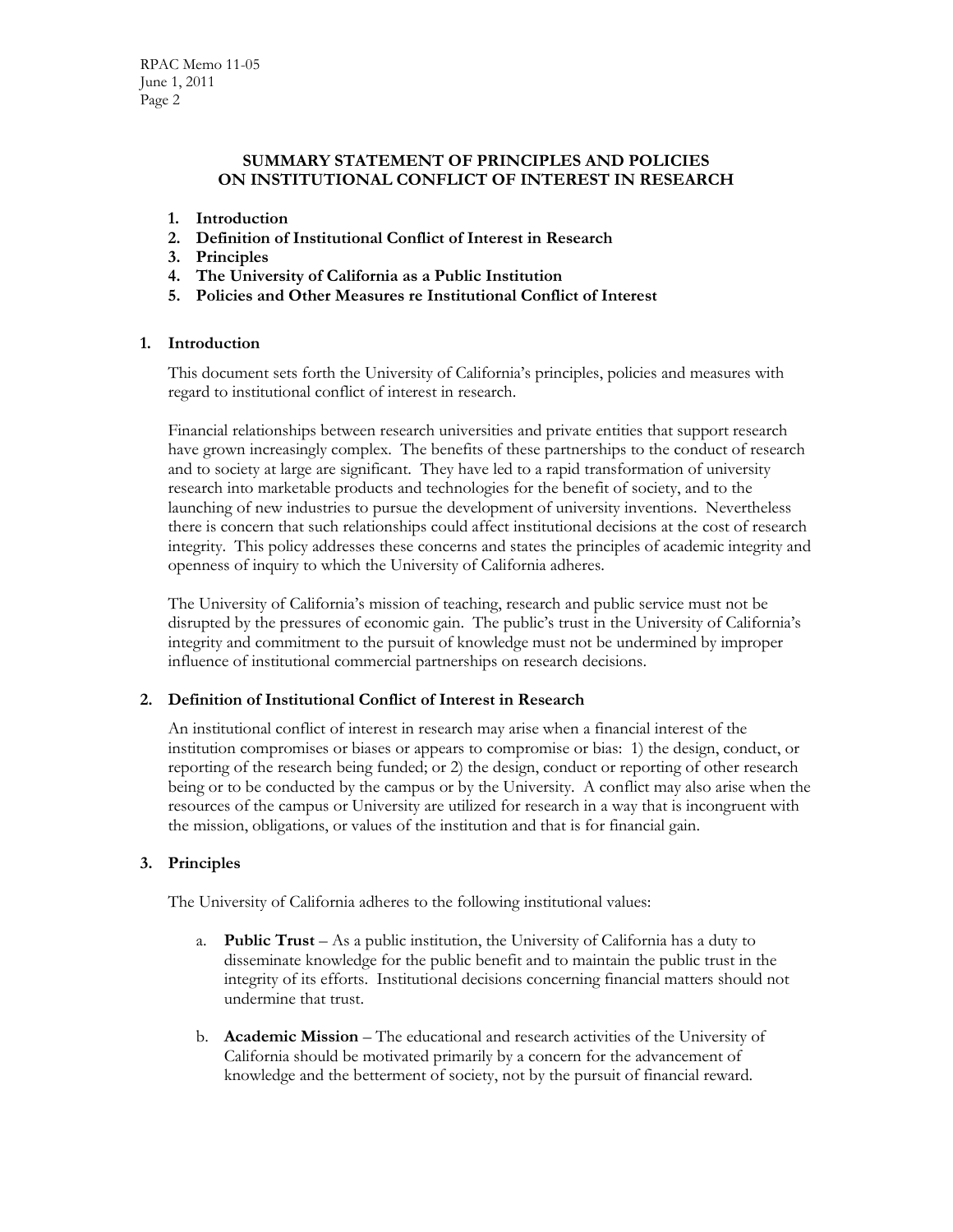- c. **Ethical Standards of Research** The University of California's commitment to the highest ethical standards in research should not be weakened by financial relationships with outside institutions
- d. **Freedom to Pursue Research** The freedom of researchers at the University of California to pursue areas of research and inquiry should not be constrained by financial relationships with outside institutions. Institutional financial relationships affecting research should operate to stimulate, not inhibit, research.
- e. **Objectivity in Research** The process of scientific review and of determination of scientific merit should not be influenced by institutional financial relationships. There should be no connection between decisions concerning scientific merit and decisions concerning financial relationships with outside institutions.
- f. **Freedom to Publish** The University of California must retain the freedom to publish and to disseminate research results. Financial relationships with outside entities and other economic activities of the University should preserve an open environment for the conduct of research at the University and for the dissemination of the results of research.
- g. **Freedom from Undue Influence on University Research Procedures** The University of California's institutional financial relationships should not inappropriately influence internal research management decisions such as contracting, vendor sourcing, and assignment of resources.
- h. **Protection of Interests and Goals of Students** The interests and goals of students must not be compromised for the benefit of institutional financial relationships. Student efforts to conduct research, publish results, and pursue academic inquiry must be paramount to the demands or desires of institutional financial partners.
- i. **Open Communication** Communication between and among faculty, investigators, students, and staff at the University of California should not be subject to restrictions or limitations imposed by institutional financial relationships.

# **4. The University of California as a Public Institution**

The University of California is a public academic research institution and is subject to statutes and regulations concerning disclosure and management of financial interests with which all state agencies must comply. These rules and regulations require the disclosure by high-level University officials of financial interests and investments. This disclosure serves to regularly prompt University officials to consider their financial interests in the context of their leadership positions and to remind them of their duty to avoid financial interests that may be actual or apparent conflicts of interest. The disclosure also makes their financial interests available for review and scrutiny by University compliance and audit officers, regulators, and the public.

#### **a. The California Political Reform Act of 1974, Gov. Code, § 81000 et seq.**

The Political Reform Act requires designated officials to publicly disclose their financial interests on an annual basis. Designated officials are individuals holding leadership positions that involve financial decisions. Among the designated officials at UC who make annual financial interest disclosures are the Regents, the President, Vice Presidents, Provost, Vice Provosts, Assistant Vice Provosts, Associate Vice Provosts, Chancellors, Assistant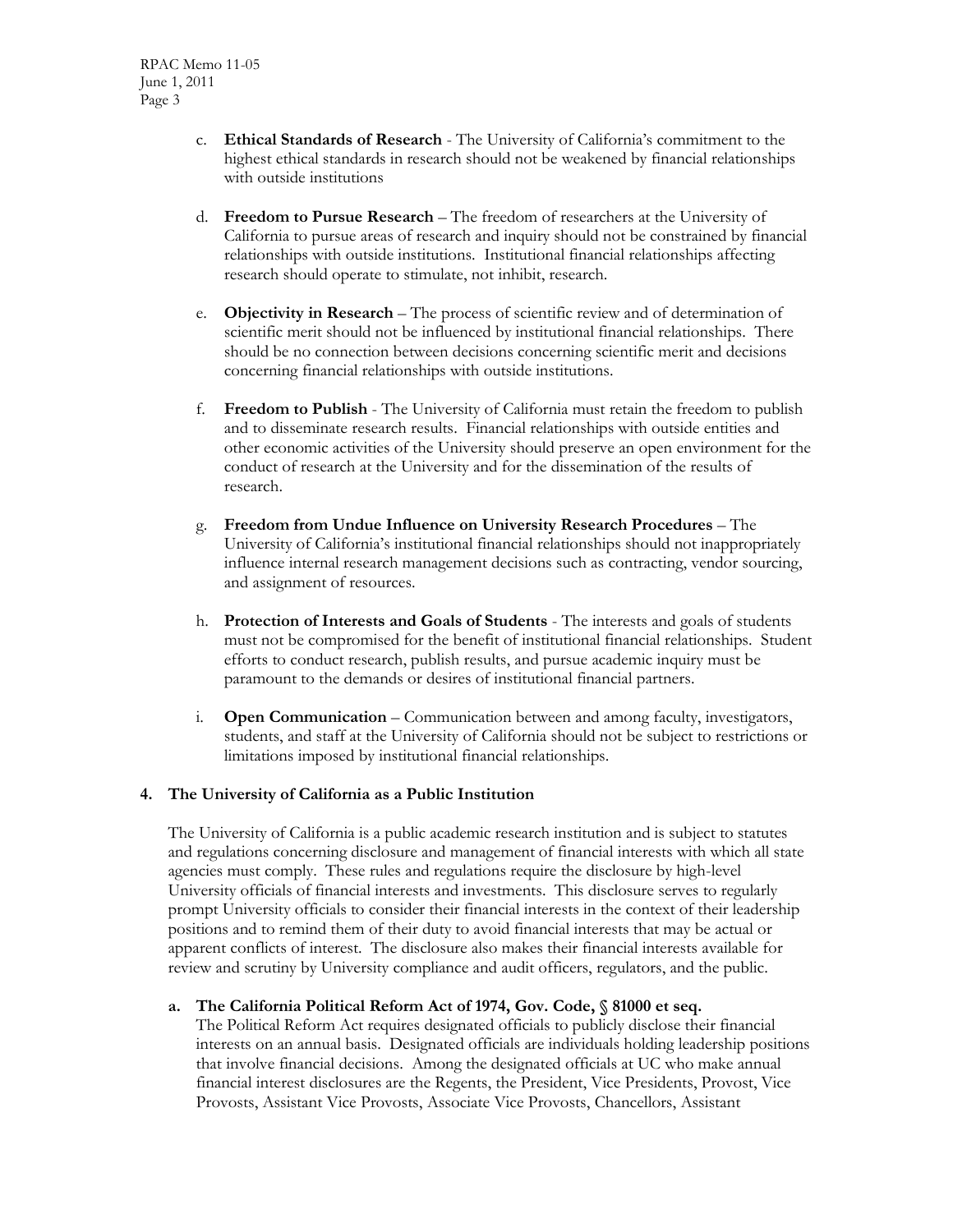Chancellors, Associate Chancellors, Vice Chancellors, Assistant Vice Chancellors, Associate Vice Chancellors, Deans, Associate Deans, Directors, Executive Directors, Associate Directors, Managers, Auditors, Counsel, Chief Executive Officers, Chief Information Officers, Chief Medical Officers, Chief Operating Officers, Chief Administrative Officers, Contract and Grant Officers, Consultants. The Act also requires **all** UC employees to disqualify themselves from participating in official decisions in which they have a personal financial interest.

Although the PRA pertains to individual conflicts of interest, its application to high level University officials addresses the aspect of institutional conflict of interest wherein the financial interests of senior managers or trustees affect or may appear to affect institutional decisions to the detriment of the institution's mission.

#### **i. UC Conflict of Interest Code**

## <http://www.ucop.edu/ogc/coi/documents/text.pdf>

Under the Political Reform Act, the University must maintain a Conflict of Interest Code approved by the Fair Political Practices Commission, the state agency that oversees compliance with the Act. The University's Conflict of Interest Code has the force of law and a violation of the Code by a designated official is deemed a violation of the Political Reform Act. The UC Conflict of Interest Code prohibits the receipt of honoraria outside one's field of expertise, prohibits the receipt of gifts above a designated value, and requires economic interest disclosure by researchers conducting externally funded research. Finally the University's Conflict of Interest Code provides that no designated official shall make decisions or use their official position to influence decisions so as to benefit themselves personally.

#### **ii. The Academic Decision Regulation, 2 Cal.Code Regs. §18702.4(c)**

The Academic Decision Regulation is an implementing regulation of the Political Reform Act; its requirements are encompassed in the UC Conflict of Interest Code and implemented at the University through policy codified in the University's Academic Personnel Manual (APM-028 [\(http://www.ucop.edu/acadpersonnel/apm/apm-028.pdf\)](http://www.ucop.edu/acadpersonnel/apm/apm-028.pdf). The Regulation requires principal investigators to disclose financial interests in nongovernmental sponsors of research. If the investigator has a financial interest, the interest must be reviewed by an independent review committee to determine if the interest is significant enough to, or appear to, influence research decisions. Each UC campus has an independent review committee which reviews positive financial disclosures by UC researchers. In its review, the committee considers a number of factors to determine the extent of the conflict. These factors include: the size of the researcher's financial interest in the sponsor; the nature and duration of the researcher's relationship to the sponsor; the involvement of students; the nature of the research, e.g., whether the research contributes to the university's mission; whether the potential public benefits to be gained from undertaking the research outweigh any potential erosion of academic freedom or public trust. The review committee determines whether the financial interest amounts to a conflict of interest and what conditions or management strategies should be applied in order to eliminate any significant negative impact on the research.

#### **5. University of California Policies and Measures**

The following policies, structure and training requirements pertaining to institutional conflict of interest in research are in effect at the University of California.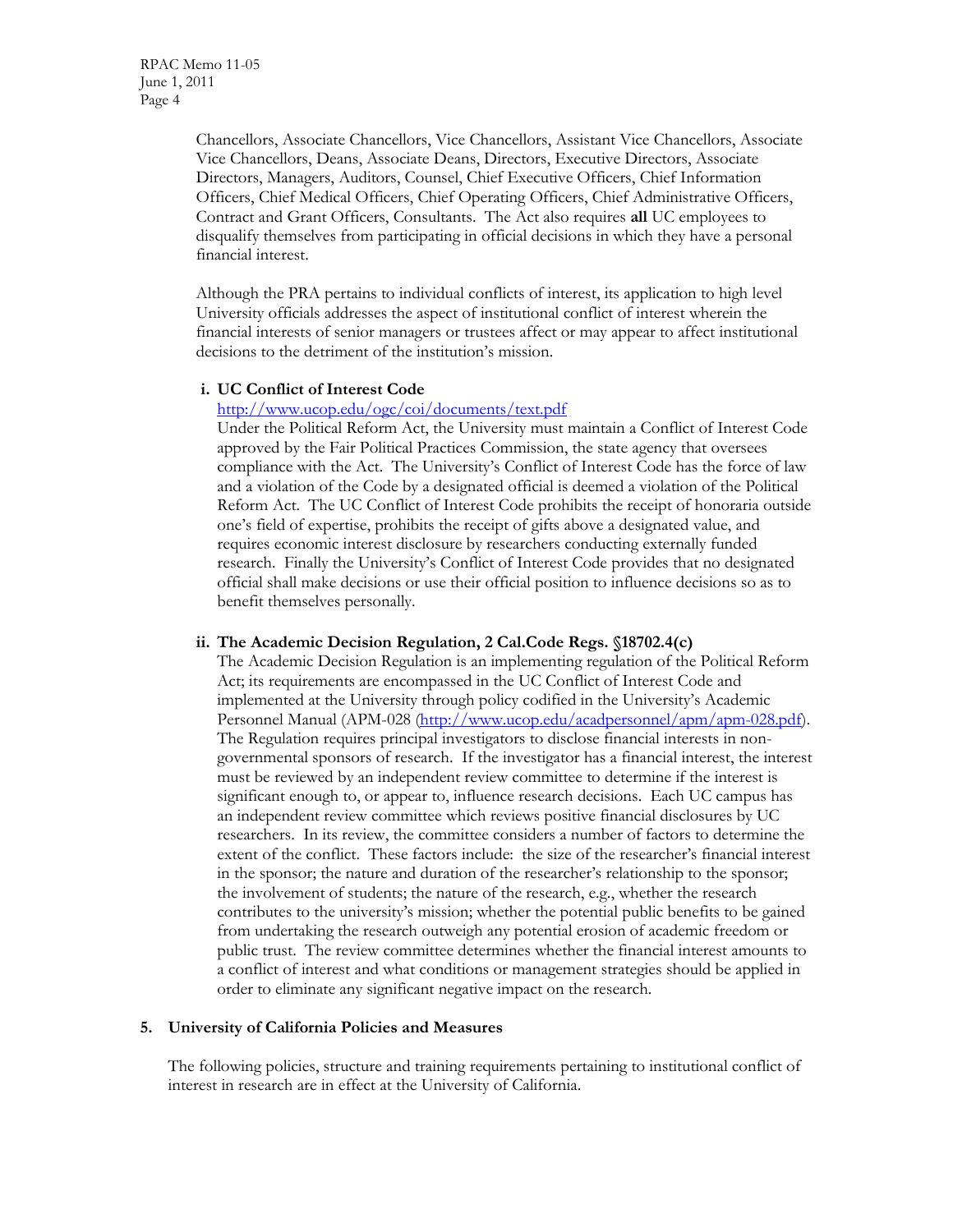RPAC Memo 11-05 June 1, 2011 Page 5

**a. Policy on Accepting Equity When Licensing University Technology** 

The University's policy on accepting equity when licensing University technology provides guidance regarding the conditions under which University may accept equity in a company as partial consideration for receiving a license. The policy requires acceptance of equity to be based upon principles of openness, objectivity and fairness in decision-making, guided by the mission of the University of education, research, and public service, and conducted in accordance with University policies on conflict of interest, integrity in research, and related University policies and guidelines.

- The text of the University's Policy on Accepting Equity when Licensing University Technology may be accessed at the following url: <http://www.ucop.edu/ott/genresources/equi-pol.html>
- University licensing guidelines may be accessed at the following url: <http://patron.ucop.edu/ottmemos/docs/ott00-05a.html>
- The University's systemwide form for providing information required for approval to accept equity may be accessed at the following url: <http://www.ucop.edu/ucophome/policies/bfb/g44e.pdf>

## **b. Structural Separation Between Financial Decisions and Research Decisions** Institutional investment decisions at UC are made by the Treasurer's Office which manages the University's investment portfolio and retirement funds. There is no communication between the Treasurer's Office and the offices or officials connected with research decisions or research administration on the campuses or at the Office of the President concerning the conduct of research at UC, the type or nature of research to undertake, or the source of research funding. This structural separation creates a virtual divide between research decisions and financial decisions and is an effective firewall against the influence of institutional financial interests on research decisions.

#### **c. Training on Conflict of Interest**

The Uiversity of California provides online training on ethics, general conflict of interest principles, and issues specific to research.

# **i. Ethics Training**

The ethics training is a 30-minute online course that covers the University's Statement of Ethical Standards and Standards of Ethical Conduct, documents approved by The Board of Regents in May 2005. The briefing is intended for all UC employees including designated officials such as Regents, the President, Vice Presidents, Provost, Vice Provosts, Assistant Vice Provosts, Associate Vice Provosts, Chancellors, Assistant Chancellors, Associate Chancellors, Vice Chancellors, Assistant Vice Chancellors, Associate Vice Chancellors, Deans, Associate Deans, Directors, etc.

# **ii. Conflict of Interest**

Designated officials, including Regents, the President, Vice Presidents, Provost, Vice Provosts, Assistant Vice Provosts, Associate Vice Provosts, Chancellors, Assistant Chancellors, Associate Chancellors, Vice Chancellors, Assistant Vice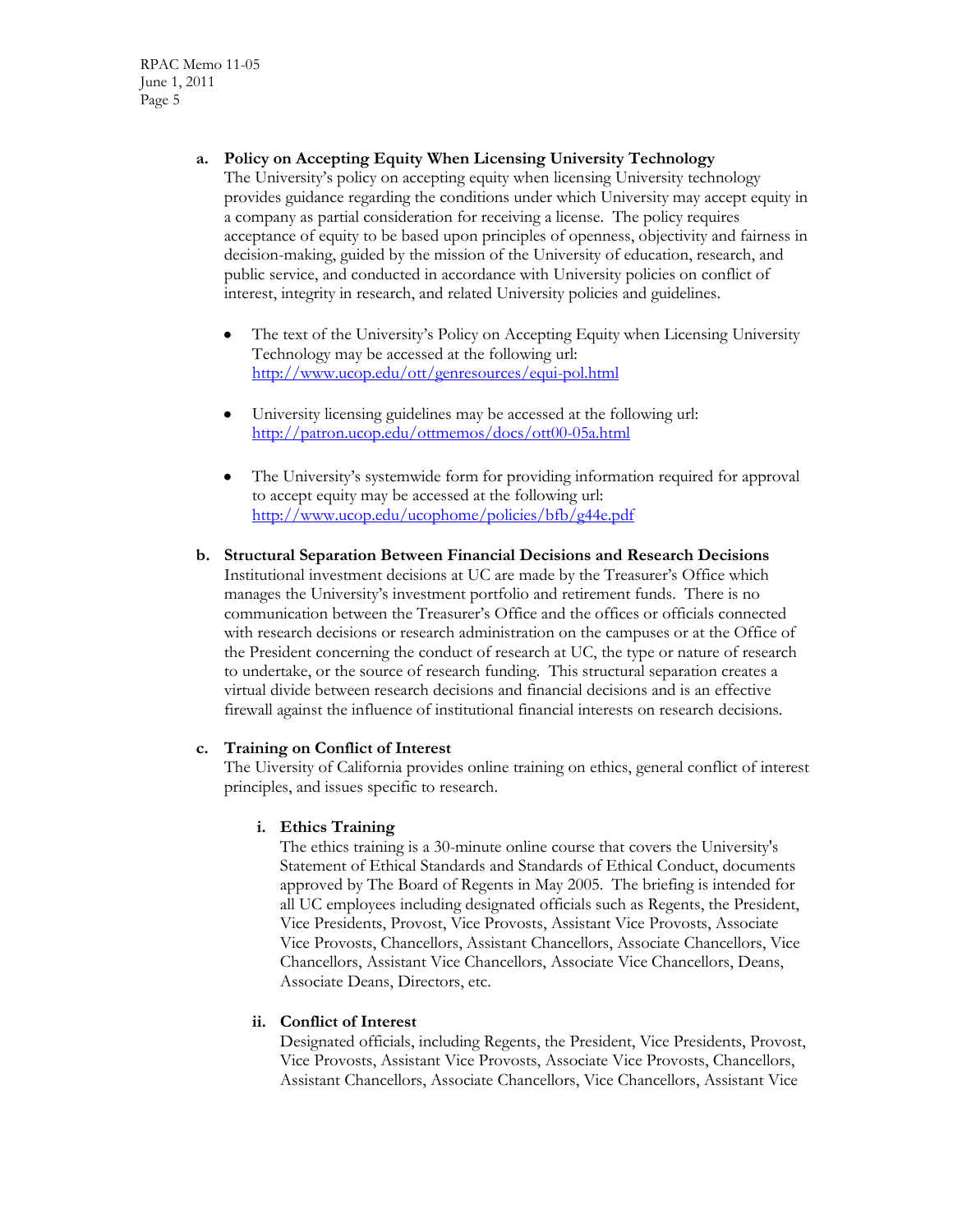RPAC Memo 11-05 June 1, 2011 Page 6

> Chancellors, Associate Vice Chancellors, Deans, Associate Deans, Directors, take an online training course on conflict of interest principles.

#### **iii. Conflict of Interest in Research**

Researchers and individuals involved in the design, conduct or reporting of research at the University of California are required to undergo online training on conflict of interest in research. The training is intended to satisfy funding agency requirements to train researchers on conflict of interest in the research setting.

## **d. Disclosure of Investigator and Institutional Financial Interests in Human Subjects Research**

Investigators must disclose to the IRB all existing financial interests in the research as a part of their initial IRB submission, continuing review submissions and at any time the investigators' interest changes. The IRB (or IRB Chair/designee) will evaluate whether a disclosed interest needs to be included in the informed consent document.

With respect to disclosing institutional financial interests on the informed consent form document, the University has provided model language that campuses may use in disclosing to human subjects relevant institutional financial interests related to campus licensing agreements for University inventions and University equity positions in licensees. See RPAC Memo 11-04, **Financial Interest Disclosure in the Research Consent Form** at the following url**:**

<http://www.ucop.edu/raohome/cgmemos/11-04.pdf>

#### **e. Health Care Vendor Relations Policy**

University's Health Care Vendor Relations Policy establishes minimum standards for campus implementation of Health Care Vendor relationship policies. Campuses may implement stricter policies. This policy may be accessed at the following url: <http://www.ucop.edu/ucophome/coordrev/policy/PP031208Policy.pdf>

The University's Health Care Vendor Relations Policy specifies that all employees of the University of California are subject to the conflict-of-interest provisions of the Political Reform Act and to the University of California policies delineated in [Business and](http://www.ucop.edu/ucophome/policies/bfb/g39.pdf)  [Finance Bulletin G-39](http://www.ucop.edu/ucophome/policies/bfb/g39.pdf) (Conflict of Interest Policy). The Health Care Vendor Relations Policy is intended to supplement the aforementioned provisions as follows:

**Gifts and Compensation Provided by Vendors**: Prohibits gifts from health care vendors to individuals. Provides alternative methods for health care vendors to support educational programs, provide samples for evaluation, and provide samples for low income patients.

**Interaction between Health Care Vendors and University personnel**: Implements patient confidentiality provisions and provides that Health Care Vendors may not make uninvited sales calls.

**Responsibilities of committees that oversee purchasing decisions**: This provision re-states current University of California policy without change.